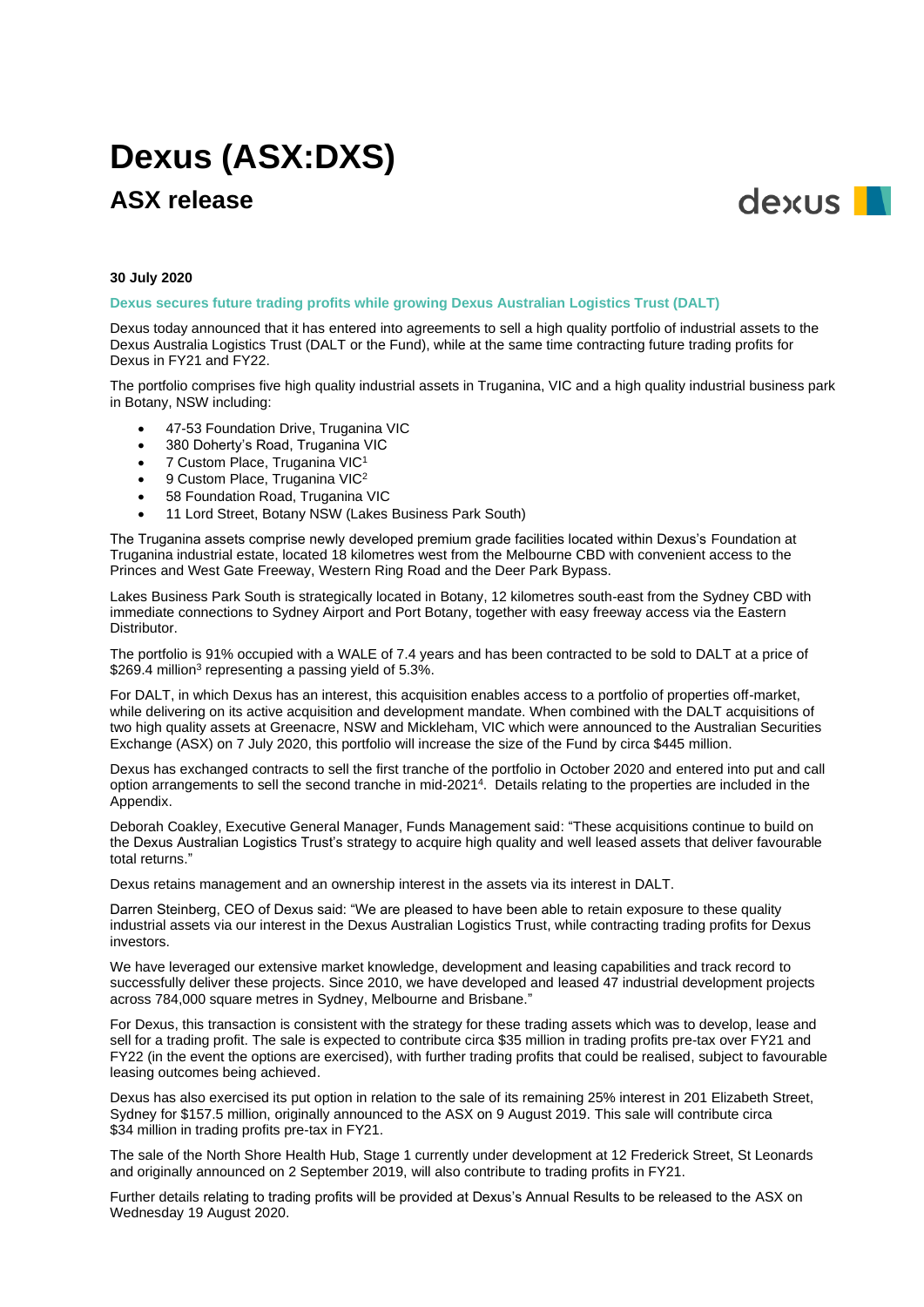### **Appendix**

#### **47-53 Foundation Drive, Truganina VIC (Tranche 1)**

The property comprises two office/warehouse facilities across 33,637 square metres on two adjoining lots totalling 56,180 square metres and adjacent to existing DALT properties. The property is leased to Secon Freight Logistics and has a weighted average lease expiry by income of 6 years. The facility design includes single direction truck flow movements, LED daylight harvest lighting, centralised pumps and tanks, 99kW solar array for each facility and harvested rainwater for landscaping irrigation.

## **380 Doherty's Road, Truganina VIC (Tranche 1)**

The property comprises a new office/warehouse facility across 9,180 square metres on a 1.49 hectare site and is adjacent to existing DALT properties. The property is leased to Primary Flooring Pty Ltd and has weighted average lease expiry by income of 6.3 years. The facility benefits from single direction truck flow with super canopies for all weather loading protection, integrated corporate office, harvested rain water for landscaping irrigation, 99kW solar array and LED daylight harvest lighting.

### **7 Custom Place, Truganina VIC (Tranche 2)**

The property comprises a new purpose-built banana and avocado ripening facility across 7,280 square metres on a 2.07 hectare site and is adjacent to existing DALT properties. The warehouse is fully temperature controlled and leased to Coles Supermarkets Australia Pty Ltd with a weighted average lease expiry by income of 15 years. The facility also includes a 600kW extensive solar array for operational cost savings.

#### **9 Custom Place, Truganina VIC (Tranche 2)**

The property comprises two new separate office/warehouse facilities across 26,610 square metre and 18,810 square metres on a 7.78 hectare site and is adjacent to existing DALT properties. The properties are leased to AS Colour and eStore Logistics and have a weighted average lease expiry by income of 10 years, with staged practical completion of the facilities scheduled for July and October 2020. The facilities are designed with single direction truck movements and extended super canopies providing all weather loading protection. The facilities benefit from high internal clearance of 14.6 metres and point loading at 8 tonne as well as 99kW solar arrays, LED daylight harvest lighting and harvested rainwater for landscaping irrigation.

#### **58 Foundation Road, Truganina VIC (Tranche 2)**

The property comprises a new office/warehouse facility across 8,350 square metres, on a 1.37 hectare site and is adjacent to existing DALT properties. The property is leased to Speciality Packaging Group Pty Ltd and has a weighted average lease expiry by income of 7 years. The facility is designed with single direction truck flow movements, large circa 35 metre wide hardstands with super canopies for all weather loading protection, LED daylight harvest lighting, 99kW solar array, and harvested rainwater for landscaping irrigation.

#### **11 Lord Street, Botany NSW (Lakes Business Park South) (50% in Tranche 1 and 50% in Tranche 2)**

The property comprises a newly redeveloped 30-unit business park across 18,786 square metres and three buildings, on a 2.98 hectare site and is located adjacent to an existing DALT property. The property is leased to various tenants including Glassons, Medlab, Fedex and Sunbeam Corporation and has a weighted average lease expiry by income of 3.5 years.

*Authorised by Brett Cameron, General Counsel and Company Secretary of Dexus Funds Management Limited.*

2. Council changed address from 12B & 12C Felstead Drive, Truganina VIC.

3. 100% sales price.<br>4. Completion of La

4. Completion of Lakes Business Park South is subject to conditions precedent. Dexus is not aware of any reasons why these conditions will not be satisfied.



<sup>1.</sup> Council changed address from 12A Felstead Drive, Truganina VIC.